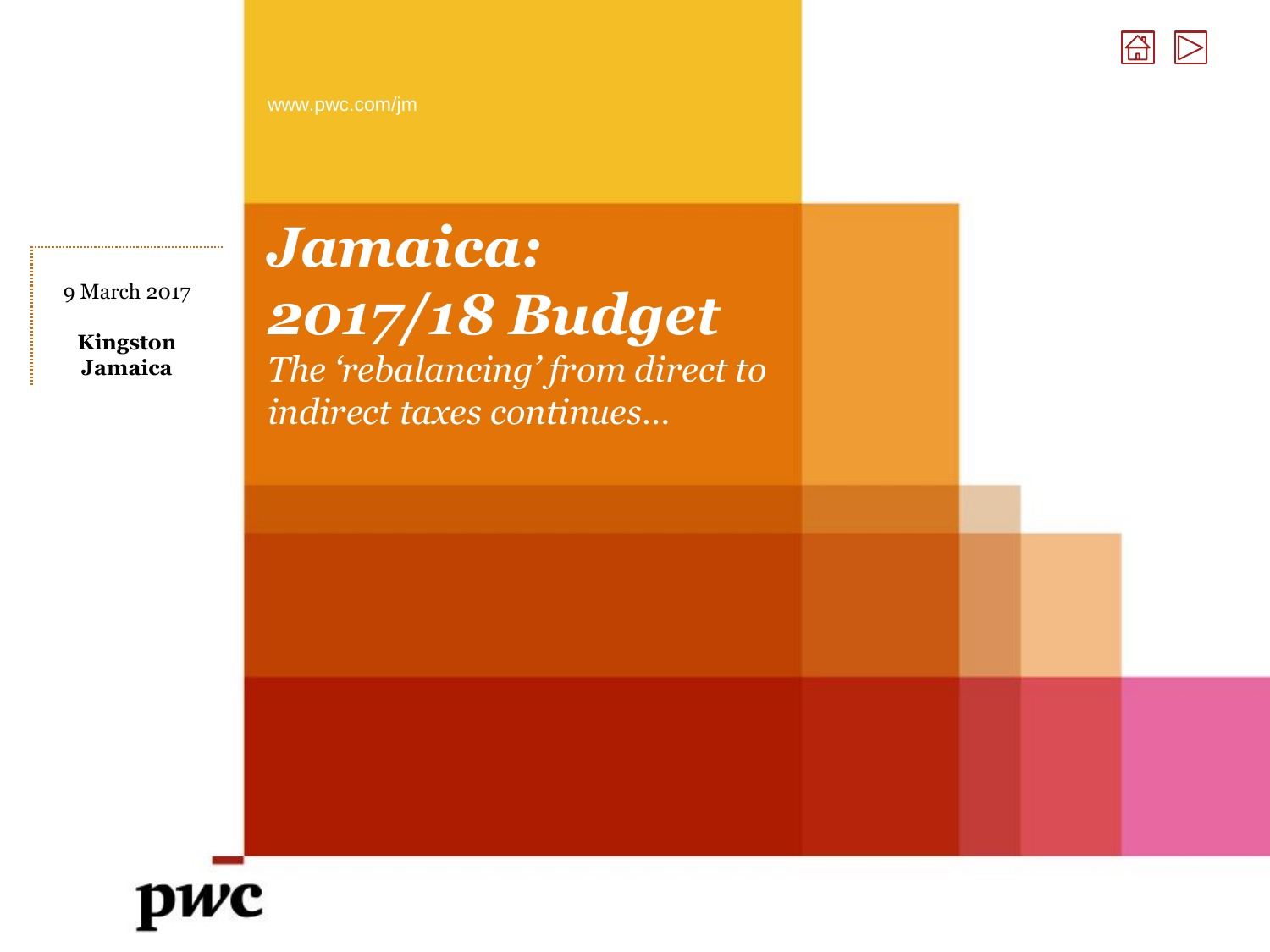

# <span id="page-1-0"></span>*2017/18 Budget - Introduction*

| (Click to Navigate)             | The Hon. Audley Shaw C.D. MP, Minister of Finance & the Public Service made<br>his Opening Budget Presentation today and laid the Government of Jamaica's<br>2017/18 Budget before Parliament.                                                                                                                                                                                                                                                                                                                                                                                             |                                                        |
|---------------------------------|--------------------------------------------------------------------------------------------------------------------------------------------------------------------------------------------------------------------------------------------------------------------------------------------------------------------------------------------------------------------------------------------------------------------------------------------------------------------------------------------------------------------------------------------------------------------------------------------|--------------------------------------------------------|
| <b>Introduction</b>             | The key challenge for Minister Shaw this year was to find sufficient revenues to<br>fund the second phase of implementation of a key pre-election promise to<br>remove persons earning under J\$1.5m per annum from the income tax net.                                                                                                                                                                                                                                                                                                                                                    |                                                        |
| At a Glance                     | Originally it was posited that this would be effected without imposing new taxes.<br>Subsequently it was announced that this would be implemented in two phases.                                                                                                                                                                                                                                                                                                                                                                                                                           |                                                        |
| <b>Expenditure</b><br>& Funding | The first phase was ultimately fully funded by new revenue measures last year.<br>This year's Budget needs to fund the second phase together with a projected<br>fiscal shortfall that needs to be closed in order to maintain a primary surplus of<br>7% of GDP (which is a key benchmark agreed with the IMF). This is being done<br>by a combination of new revenue measures plus a further J\$11.4 billion<br>withdrawal from the National Housing Trust.                                                                                                                              | <b>Brian J. Denning,</b><br><b>Tax Services Leader</b> |
| <b>The Detail</b><br>Let's Talk | Minister Shaw indicated that this year's Budget represents a further 'rebalancing' from direct to indirect taxes.<br>This continues a trend in tax reform as Jamaica reduces its reliance on hard-to-collect direct taxes. As we<br>indicated last year, the introduction of the J\$1.5m income tax-free threshold has moved us rapidly along this<br>path to a point where the future sustainability of Jamaica's personal income tax (PIT) regime must now be<br>evaluated (especially if only 6% of the nation's employed labour force will be paying income tax from 1 April<br>2017). |                                                        |
|                                 | In his presentation, Minister Shaw noted that not withstanding the significant shift from direct to indirect<br>taxes, the country is expected to maintain a Tax:GDP ratio of 25.7% this year. It is noteworthy that this ratio<br>has remained within a very narrow band over the last dozen years or so notwithstanding that new tax<br>measures perhaps in excess of J\$150 billion have been introduced over the equivalent timeframe.                                                                                                                                                 |                                                        |



This suggests that non-compliance remains our single greatest obstacle to tackle if we are to break the cycle of requiring new revenue measures annually in order to plug the fiscal shortfall of the day.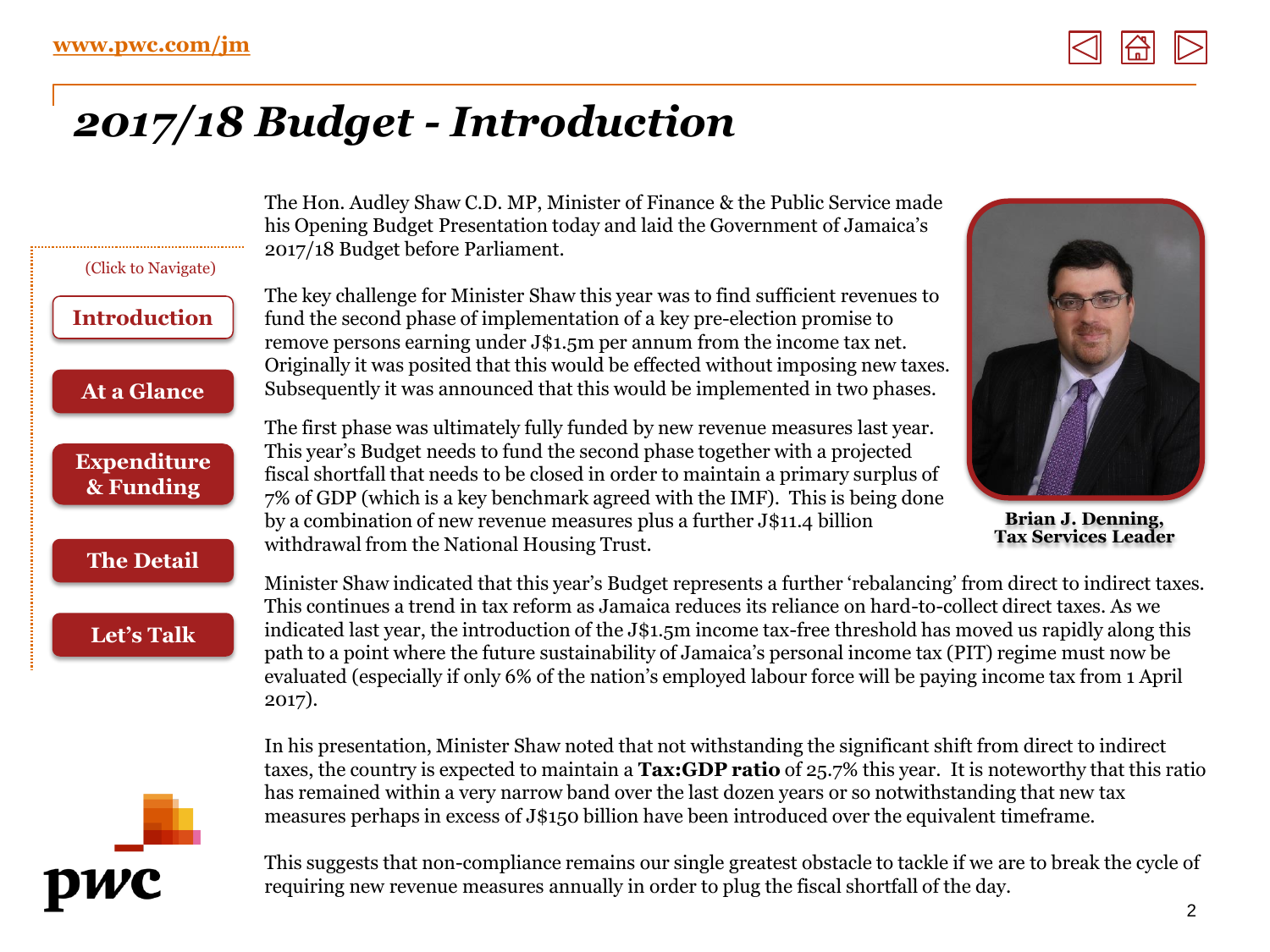

#### <span id="page-2-0"></span>*2017/18 Budget – New Measures At a Glance*

The following table summarises the new revenue measures announced today:

| (Click to Navigate)             | <b>New Revenue Measures Announced</b>                                        | J\$ <sub>bn</sub> | <b>Click</b><br>for<br>details                |
|---------------------------------|------------------------------------------------------------------------------|-------------------|-----------------------------------------------|
| <b>Introduction</b>             | Increase in specific SCT rate on alcohol – to J\$1,230 per LPA               | 0.403             | $\textcircled{\tiny{1}}$                      |
| At a Glance                     | Increase in specific SCT rate on various fuels                               | 7.459             | $\binom{9}{1}$                                |
| <b>Expenditure</b><br>& Funding | Increase in SCT on tobacco products / substitutes $-$ to \$17 per stick      | 0.826             | $\bigoplus$                                   |
|                                 | Reduction in zero-rated residential electricity consumption threshold        | 1.498             | $\textcircled{\scriptsize{1}}$                |
| <b>The Detail</b>               | <b>GCT imposed on Group Health Insurance Schemes</b>                         | 1.884             | $\begin{smallmatrix} 1 \ 1 \end{smallmatrix}$ |
| Let's Talk                      | Withholding Tax on insurance premiums paid overseas                          | 0.990             | $\binom{9}{1}$                                |
|                                 | Increase in Motor Vehicle License and related fees                           | 0.464             | $\tilde{\mathbb{I}}$                          |
|                                 | <b>Grand Total</b>                                                           | 13.524            |                                               |
|                                 | Increase in the Income Tax-Free Threshold to J\$1.5m (2 <sup>nd</sup> Phase) | (14.2)            | $\ddot{\text{u}}$                             |
|                                 | Modifications to Property Tax Rate Structure & Base (Local Gov't)            | <u>3.93</u>       |                                               |
|                                 | Jamaica: Budget 2017/18 - 9 March 2017                                       |                   |                                               |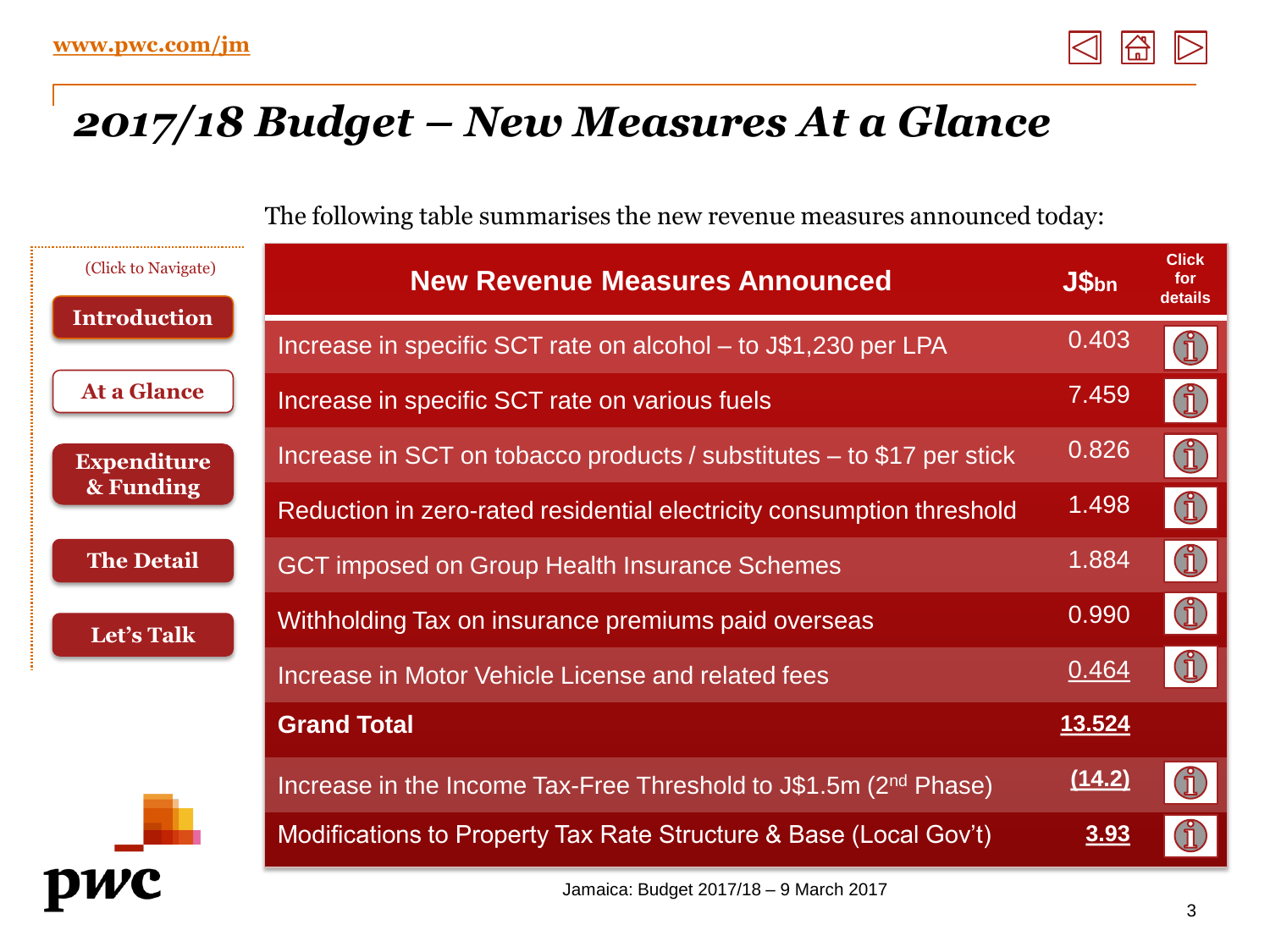

# <span id="page-3-0"></span>*2017/18 Budget – Selected Expenditure & Funding*

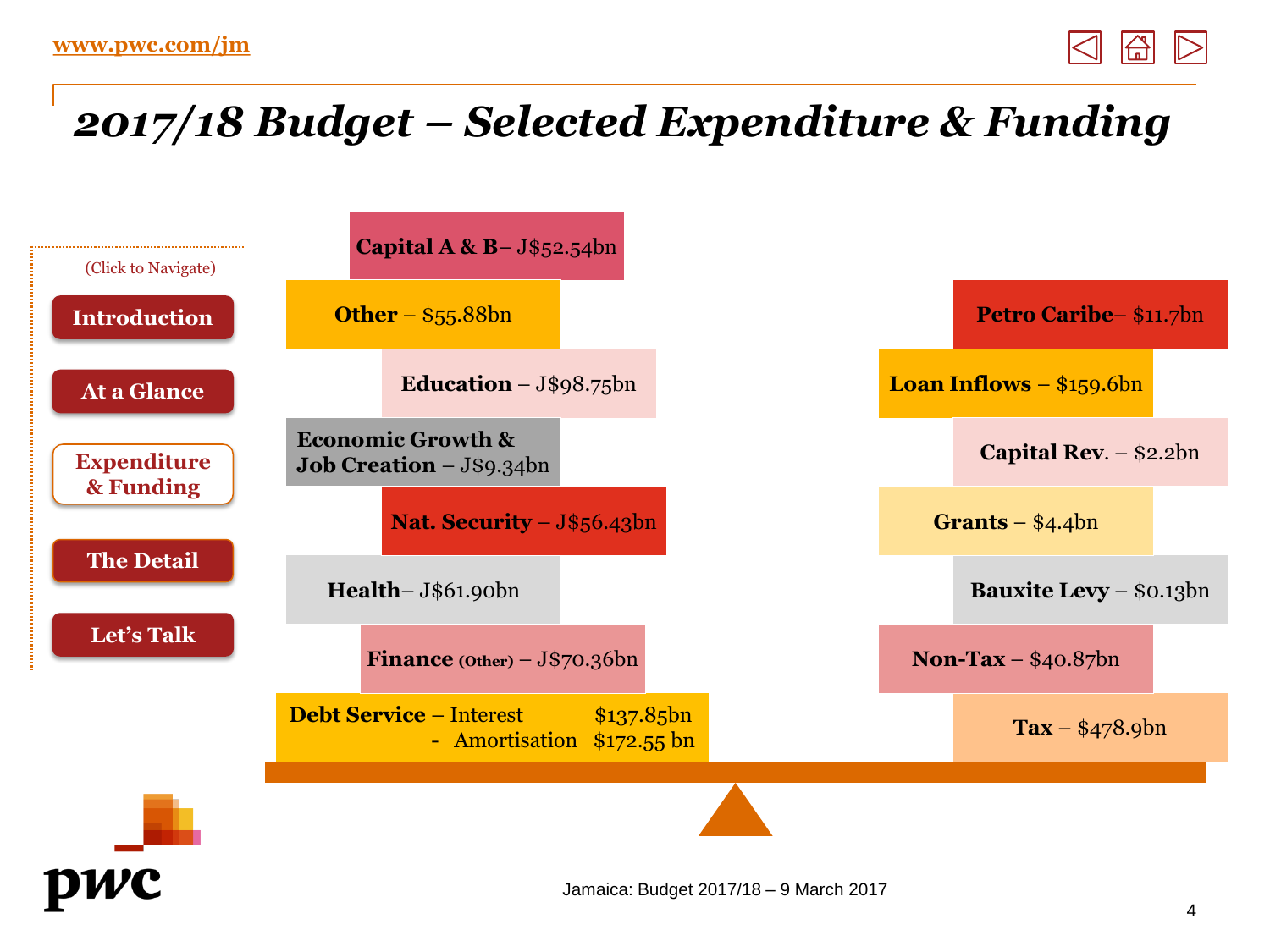(Click to Navigate)

**[Introduction](#page-1-0)**

**[At a Glance](#page-2-0)**

**[Expenditure](#page-3-0) & Funding**

**[The Detail](#page-4-0)**

**[Let's Talk](#page-17-0)**



# <span id="page-4-0"></span>*2017/18 Budget – Diving into the Detail (1)*

We now examine each new revenue measure announced today in further detail:

#### **Increase in Tax Threshold from J\$1.0m to J\$1.5m**

In keeping with his commitment made in last year's Budget, Minister Shaw confirmed the second phase of increase in annual income tax-free threshold to J\$1.5 million.

The following table highlights the additional monthly tax benefit that will accrue to employees current earning over J\$1 million per annum:

| <b>Effective</b>  | <b>Annual</b><br>$\overline{\mathbf{J}}$ \$ | <b>Monthly</b><br>$\bf J$$ | <b>Monthly</b><br>Benefit @ $25%$<br>$\bf J$ \$ | <b>Monthly</b><br><b>Increase</b><br>$J\overline{\$}$ |
|-------------------|---------------------------------------------|----------------------------|-------------------------------------------------|-------------------------------------------------------|
| Current           | 1,000,272                                   | 83,356                     | 20,839                                          |                                                       |
| From 1 April 2017 | 1,500,096                                   | 125,008                    | 31,252                                          | 10,413                                                |

As the increased tax-free threshold will become effective during the calendar year, the annual tax-free threshold for the Year of Assessment 2017 shall be **J\$1,375,068**.



It was indicated that this measure shall cost **J\$14.2 billion** in **2017/18**.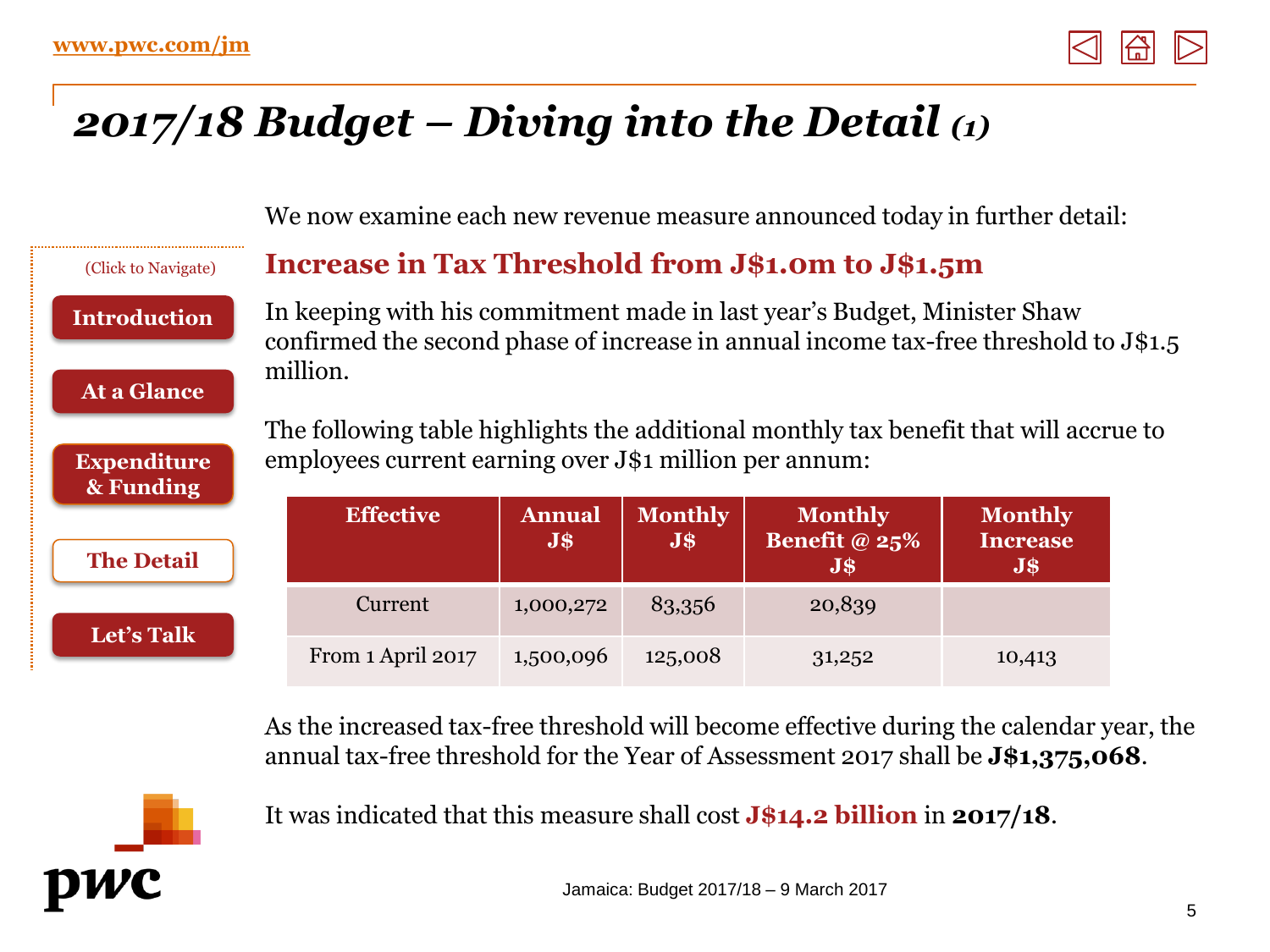

### *2017/18 Budget – Diving into the Detail (2)*

| (Click to Navigate)<br><b>Introduction</b>            | In his presentation, Minister Shaw indicated that there are currently 469,131<br>employees registered on the PAYE tax roll. He further indicated that once the<br>increase becomes effective on <b>1 April 2017</b> , 397,083 of these individuals will no<br>longer be liable to any income tax.                                                                                                                                                                                                                  |
|-------------------------------------------------------|--------------------------------------------------------------------------------------------------------------------------------------------------------------------------------------------------------------------------------------------------------------------------------------------------------------------------------------------------------------------------------------------------------------------------------------------------------------------------------------------------------------------|
| <b>At a Glance</b><br><b>Expenditure</b><br>& Funding | <b>PwC Commentary:</b> The increase in the tax-free threshold to $J$1.5$ million per<br>annum will have positive implications for PAYE workers and tax compliant self-<br>employed individuals as their tax burden will be reduced by up to $J$124,956$ per<br>$annum$ – instead this burden will be spread across the wider economy in the form of<br>the new indirect taxes announced today.                                                                                                                     |
| <b>The Detail</b>                                     | Given Jamaica's perennial challenges with tax compliance, the motivation to shift<br>from direct to indirect taxes are obvious. There are however a number of broader<br>policy implications that require careful evaluation.                                                                                                                                                                                                                                                                                      |
| Let's Talk                                            | Only persons earning above the current J\$1m threshold will benefit from the<br>threshold increase yet the burden of the new indirect taxes will fall on a much wider<br>net including the poor. In an effort to address this, Minister Shaw announced a<br>significant increase in the budget for the PATH and School Feeding Programmes.<br>Much of the burden of the new indirect taxes will therefore be borne by persons who<br>don't qualify for these PATH benefits but yet earn less than J\$1m per annum. |
|                                                       | Jamaica: Budget 2017/18 - 9 March 2017                                                                                                                                                                                                                                                                                                                                                                                                                                                                             |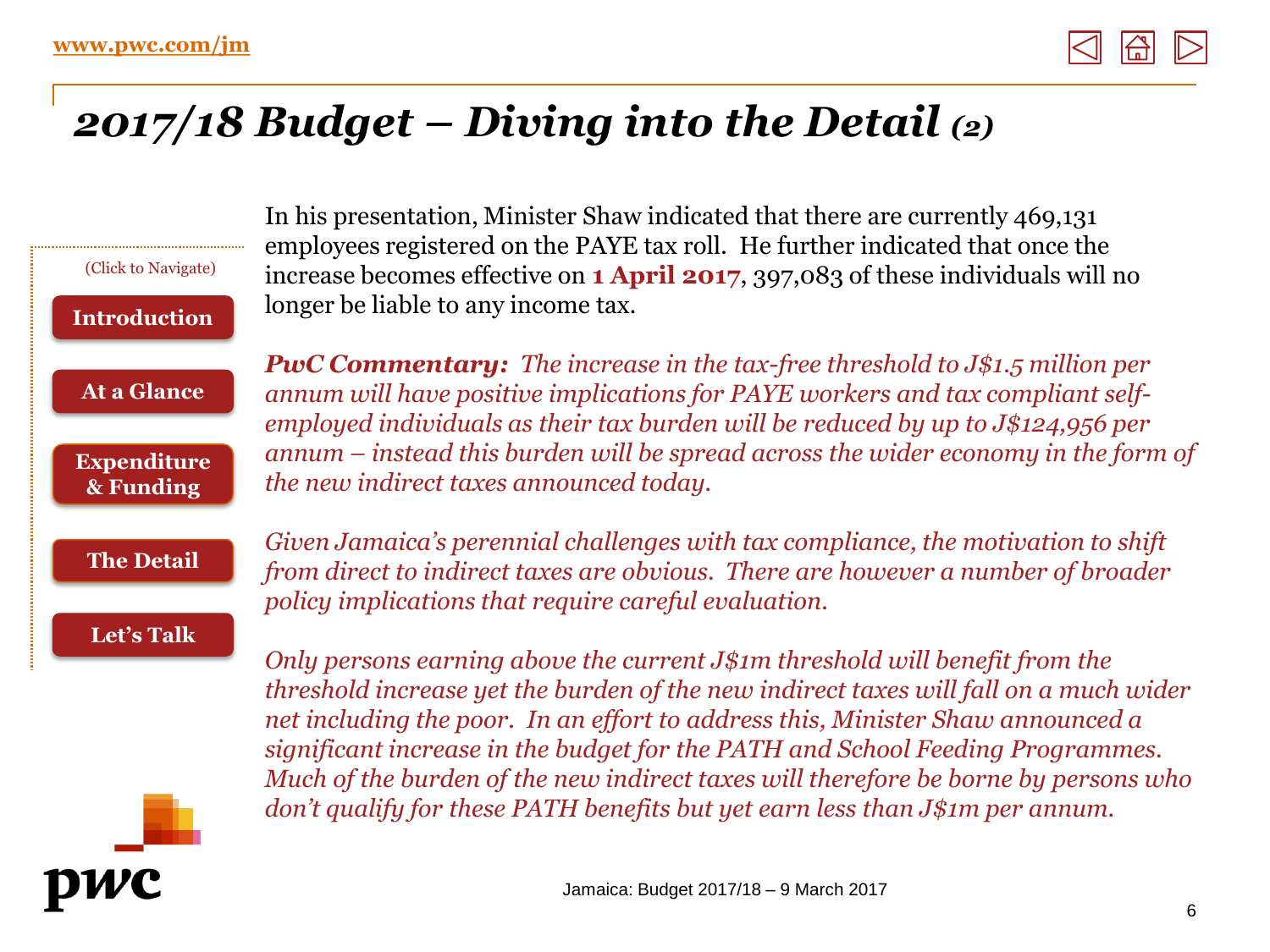

### *2017/18 Budget – Diving into the Detail (3)*

(Click to Navigate) **[Introduction](#page-1-0)** *PwC Commentary – continued: In our 2016/17 Budget Newsletter we expressed concern that unless compliance levels are increased dramatically and significantly greater numbers contribute to the income tax pot, the continued viability and practicality of maintaining a personal income tax (PIT) regime must be considered.* 

#### **[At a Glance](#page-2-0)**

**[Expenditure](#page-3-0) & Funding**

**[The Detail](#page-4-0)**

*Data published by the Statistical Institute of Jamaica indicates that as at October 2016, Jamaica's Total Employed Labour Force stood at 1,180,800 persons. In his Budget Presentation today, Minister Shaw indicated that only 72,038 workers would be left paying any income tax after the J\$1.5m threshold takes effect on 1 April 2017. This suggests that 94%% of Jamaica's Employed Labour Force will not contribute even J\$1 in income tax to the Consolidated Fund with the remaining 6% being required to carry the entire PIT burden.*

**[Let's Talk](#page-17-0)**

*If PIT cannot be effectively enforced within the Jamaican environment, should it be abolished entirely rather than maintaining a complex framework and administration to extract PIT (which by its nature should be broadly applied) from such a small subset of the overall population? Given that most public services are consumed by the majority of our population, the significant inequity of requiring such a small minority pay for the majority ought not to be ignored. Any abolition of PIT would need to be carefully evaluated in order to properly consider the full ramifications.* 

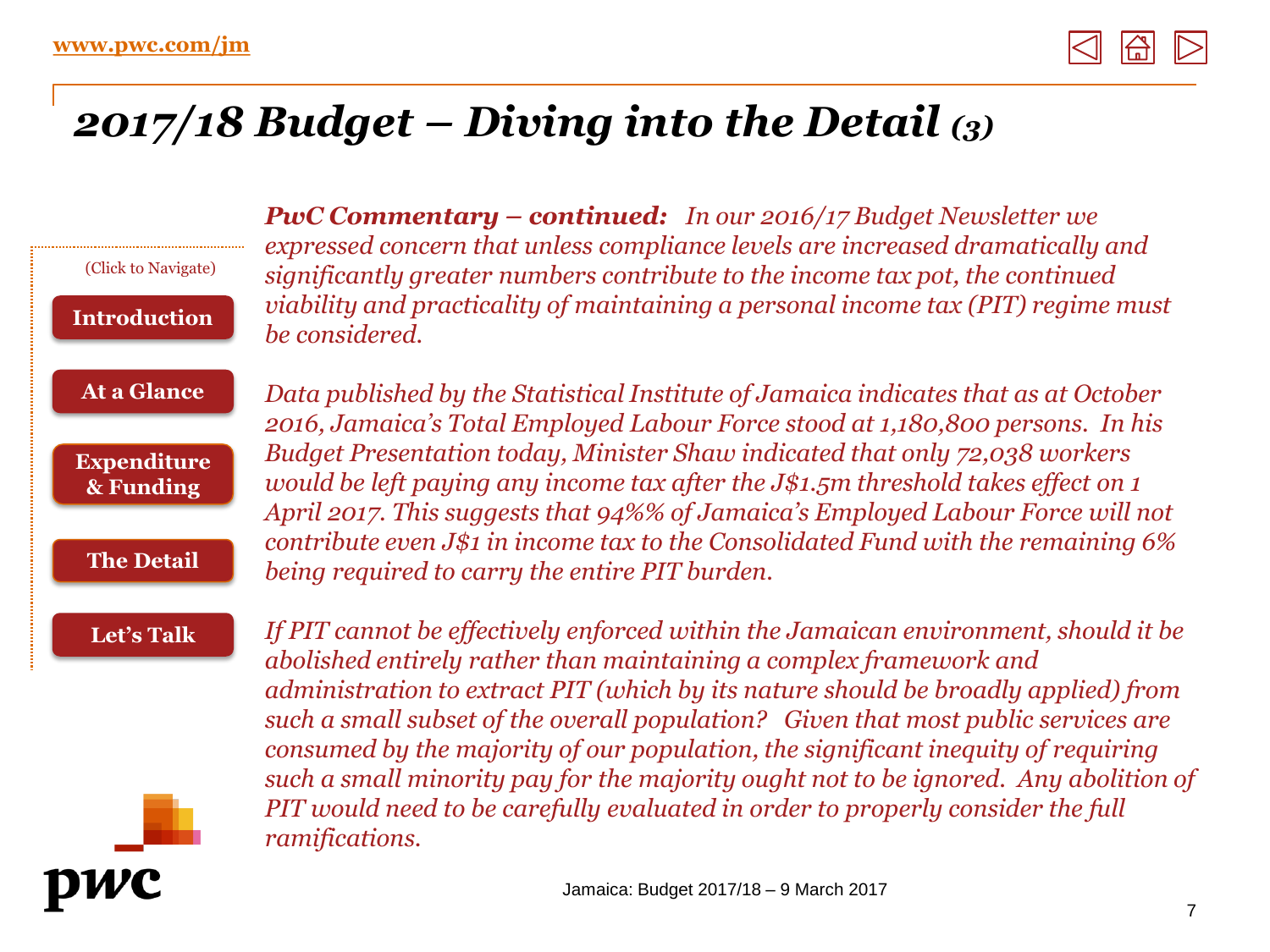

#### *2017/18 Budget – Diving into the Detail (4)*

(Click to Navigate) **[Introduction](#page-1-0) [At a Glance](#page-2-0) [Expenditure](#page-3-0) & Funding [The Detail](#page-4-0) [Let's Talk](#page-17-0)**



*PwC Commentary - continued: We also note that the Budget Presentation did not specifically address other payroll taxes (e.g. Education Tax, NHT/NIS/HEART contributions). This was a missed opportunity in our view as comprehensive reform of the PIT regime ought to encompass broader payroll tax reform.* 

*The need for such an evaluation is even greater in light of the latest threshold increase including consideration of the administrative utility of collecting only statutory contributions from so many or the inequity of making contributions if one cannot qualify for meaningful benefits.* 

#### **Increase in the specific SCT rate on alcohol:**

Under current tax rules, a specific SCT rate is imposed on alcoholic beverages at the rate of J\$1,120 per litre of pure alcohol (LPA). It is proposed to increase this rate to J\$1,230 per LPA with effect from **13 March 2017**.

These measures are estimated to raise **J\$0.403 billion** in **2017/18**.

*PwC Commentary: In light of its high alcoholic content compared to other alcoholic beverages, the potential impact of this measure on our local 'overproof' rum manufacturing industry needs to be carefully assessed. Given the new rate applies from next Monday, your consumption of alcoholic drinks this weekend may be attributed to tax planning!*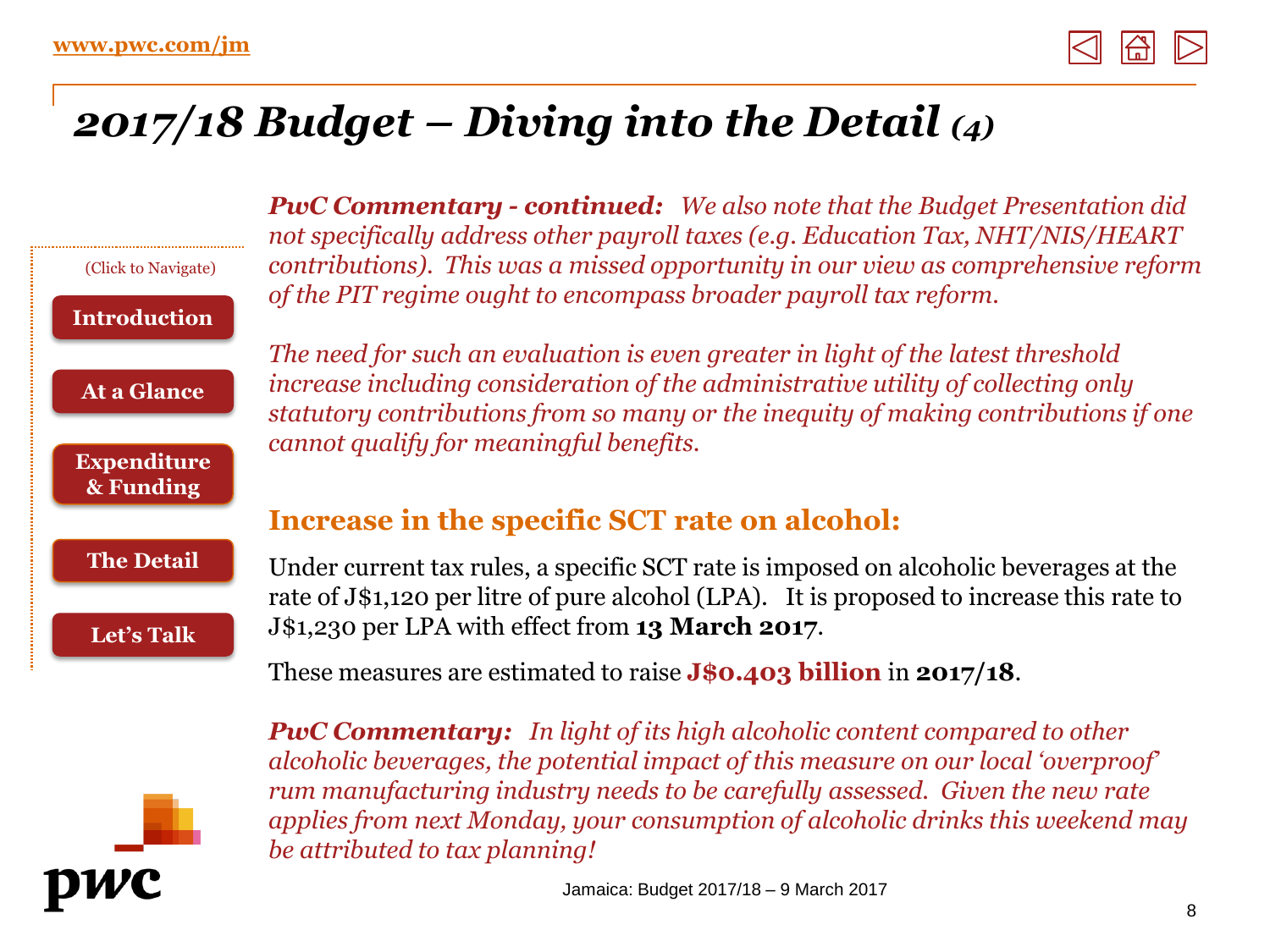

### *2017/18 Budget – Diving into the Detail (5)*

#### **Increase in specific SCT rates imposed on fuels**

#### (Click to Navigate)

**[Introduction](#page-1-0)**

Specific Special Consumption Tax (SCT) rates imposed on the importation or manufacture in Jamaica (i.e. refining) of various fuels will be increased with effect from **15 March 2017**.

| At a Glance                     |                                     | <b>Base</b>            | <b>Current</b><br>Rate<br>$\overline{\mathbf{J}}\mathbf{\hat{s}}$ | <b>Proposed</b><br><b>Increase</b><br>$\bf J\$ | <b>Proposed</b><br>Rate<br>$\overline{\mathbf{J}}\mathbf{\$}$ |
|---------------------------------|-------------------------------------|------------------------|-------------------------------------------------------------------|------------------------------------------------|---------------------------------------------------------------|
| <b>Expenditure</b><br>& Funding | <b>Gasoline – Unleaded 87</b>       | per Litre              | 32.1061                                                           | 5.67                                           | 37.7761                                                       |
|                                 | <b>Gasoline – Unleaded 90</b>       | per Litre              | 32.4792                                                           | 5.67                                           | 38.1492                                                       |
| <b>The Detail</b>               | <b>Automotive Diesel Oil (ADO)</b>  | per Litre              | 31.4145                                                           | 6.70                                           | 38.1145                                                       |
|                                 | <b>Ultra Low Sulphur Diesel</b>     | per Litre              | 31.4145                                                           | 1.07                                           | 32.4845                                                       |
| Let's Talk                      | <b>Heavy Fuel Oil (JPS/IPPs)</b>    | per Litre              | 2.0006                                                            | 1.52                                           | 3.5206                                                        |
|                                 | <b>Heavy Fuel Oil (others)</b>      | per Litre              | 2.0006                                                            | 7.36                                           | 9.3606                                                        |
|                                 | <b>Liqueified Natural Gas (LNG)</b> | per mmbtu <sup>2</sup> | 4.56                                                              | 0.43                                           | 4.99                                                          |
|                                 | <b>LPG</b> (Propane)                | per Litre              | 2.006                                                             | 3.90                                           | 5.906                                                         |
|                                 | <b>LPG</b> (Butane)                 | per Litre              | 2.006                                                             | 3.90                                           | 5.906                                                         |
|                                 | <b>Kerosene</b>                     | per Litre              | 17.4145                                                           |                                                | 17.4145                                                       |

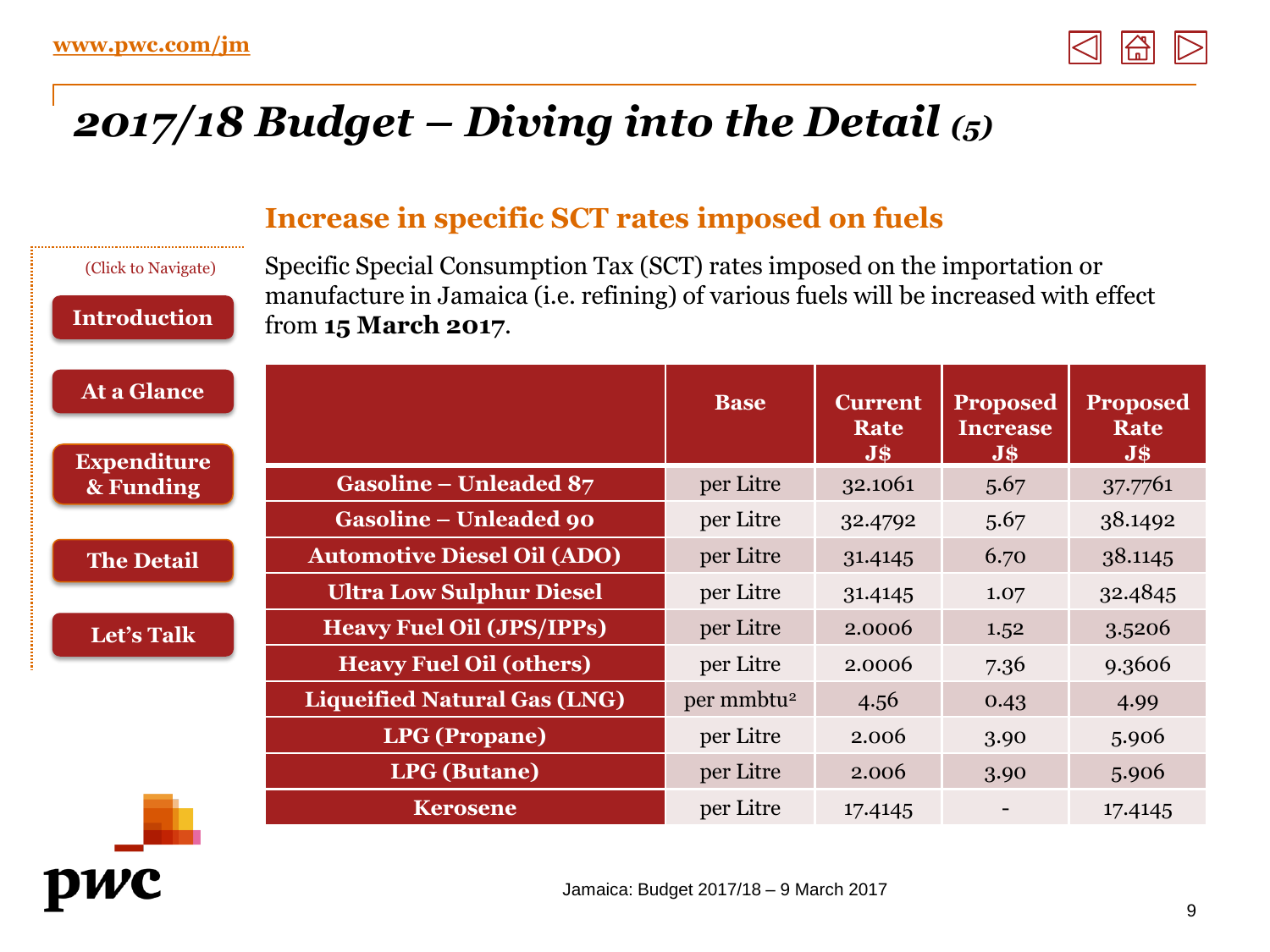

### *2017/18 Budget – Diving into the Detail (6)*

(Click to Navigate) **[Introduction](#page-1-0) [At a Glance](#page-2-0) [Expenditure](#page-3-0) & Funding [The Detail](#page-4-0) [Let's Talk](#page-17-0)**

These measures are estimated to yield **J\$7.459 billion** in **2017/18**.

*PwC Commentary: The imposition of further taxation on fuels is likely to trigger much outcry particularly in light of the increase in specific SCT by J\$7 per litre on automotive fuels last year (in the 2016/17 Budget). It is also worth noting that any increase in specific SCT rate will also trigger additional ad valorem SCT payable (e.g. levied at 10% in the case of automotive fuels) as this is imposed on the price inclusive of specific-rate SCT.* 

*Imposing tax on fuel has both positive and negative features. Given the widespread use of fuel, additional taxes imposed can impact many activities including the cost of public and private transportation, the haulage of goods, electricity generation and manufacturing generally. These in turn can have a knock-on effect across the economy.* 

*The Minister has heeded concerns expressed last year concerning the impact on electricity costs and therefore has imposed a smaller SCT rate increase on HFO used by the Jamaica Public Service Company and other Independent Power Providers. This additional cost will therefore have to be either absorbed by JPSCO or else passed on to its customers.* 

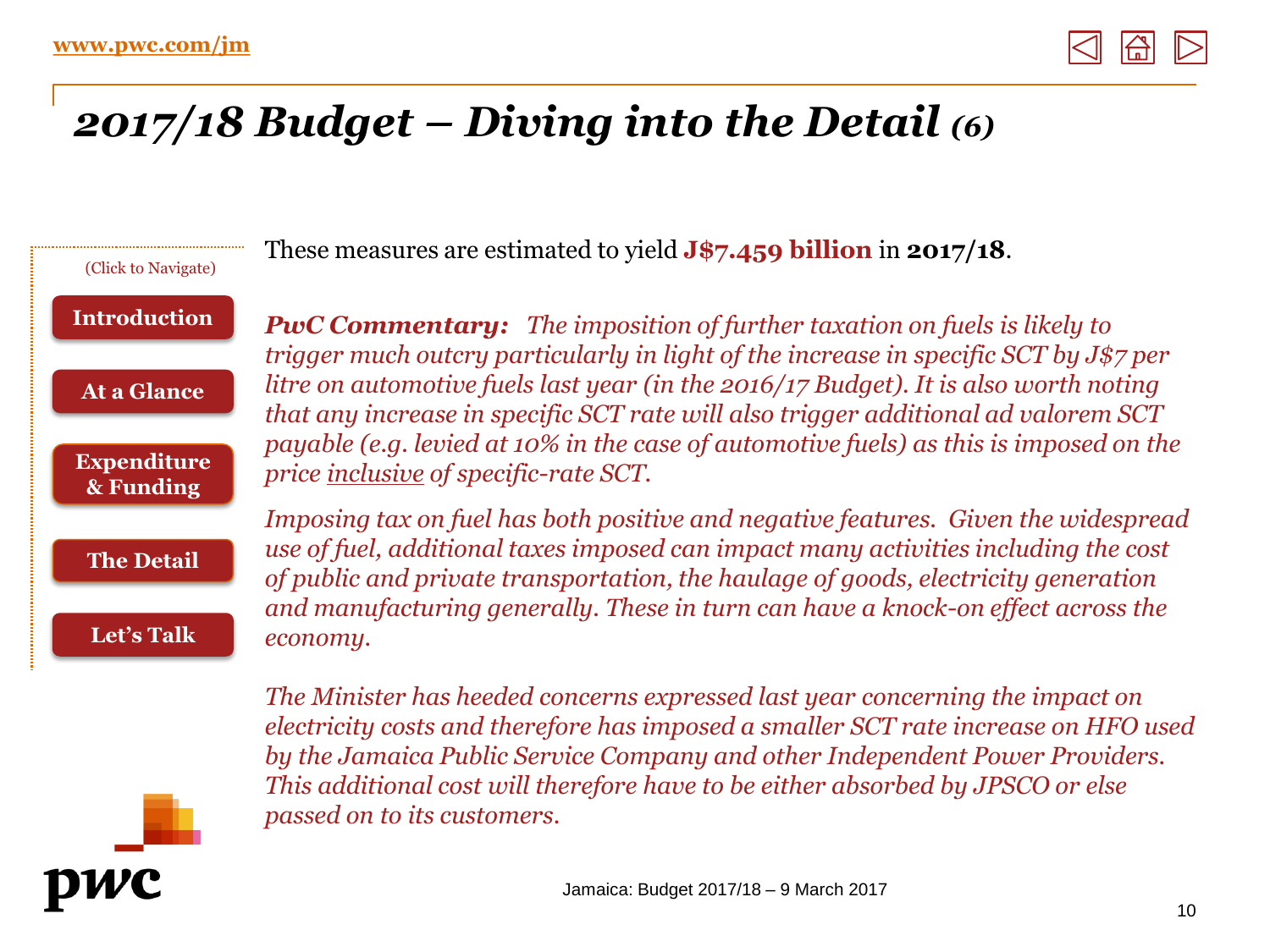pwc



#### *2017/18 Budget – Diving into the Detail (7)*

|                                 | <b>PwC Commentary - continued:</b> On the other hand, SCT on fuel is perhaps one<br>of most efficient forms of tax from the Government's perspective $-$ it is easily                                                                                                                                                                                                                                                                           |
|---------------------------------|-------------------------------------------------------------------------------------------------------------------------------------------------------------------------------------------------------------------------------------------------------------------------------------------------------------------------------------------------------------------------------------------------------------------------------------------------|
| (Click to Navigate)             | collectible, there is little opportunity for evasion and its burden is spread extensively                                                                                                                                                                                                                                                                                                                                                       |
| <b>Introduction</b>             | across the population notwithstanding our national aversion to tax compliance.<br>Contrast this with personal income tax which is set to be collected from only 6% of<br>the employed labour force.                                                                                                                                                                                                                                             |
| At a Glance                     | Increase of SCT on cigarettes etc. to J\$17 per stick                                                                                                                                                                                                                                                                                                                                                                                           |
| <b>Expenditure</b><br>& Funding | In keeping with the Government's commitment to reduce local tobacco consumption<br>(in conformity with the Framework Convention on Tobacco Control), special<br>consumption tax (SCT) is again being increased on certain tobacco products.                                                                                                                                                                                                     |
| <b>The Detail</b><br>Let's Talk | Effective 13 March 2017, the specific SCT rate on cigarettes, cigars, cigarillos,<br>cheroots (including substitutes for these products) will be increased from J\$14 to J\$17<br>per stick. This increase will not apply to the supply of unbundled to bacco.                                                                                                                                                                                  |
|                                 | This measure is estimated to yield $J$0.826$ billion in $2017/18$ .                                                                                                                                                                                                                                                                                                                                                                             |
|                                 | <b>PwC Commentary:</b> Following quickly on the heels of a $J$2$ increase last year,<br>smokers are likely to lament (and perhaps light up) as a result of being targeted<br>again. From the Government's perspective this 'sin' tax is attractive $-$ it is easy to<br>collect (from legitimate importers), the burden is spread widely across the smoking<br>population and any deterrent effect has positive health benefits for the nation. |

Jamaica: Budget 2017/18 – 9 March 2017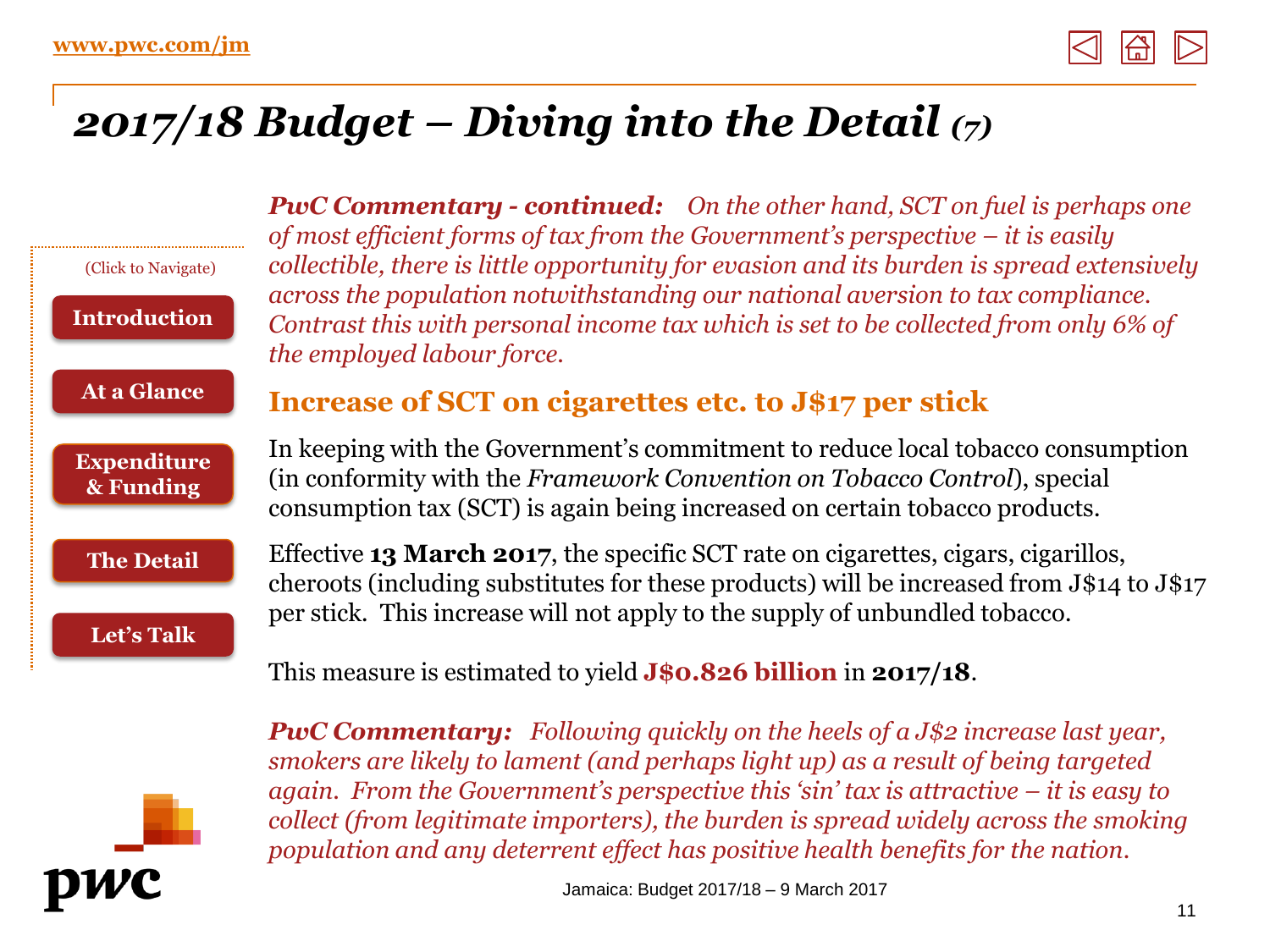

### *2017/18 Budget – Diving into the Detail (8)*



*PwC Commentary - continued: Caution needs to be exercised to ensure that this tax revenue intake does not suffer from the law of diminishing returns. Increasing these taxes correspondingly increases the incentive to evade them and products such as alcohol and tobacco are particularly susceptible to smuggling. Greater smuggling places greater competitive pressures on legitimate law-abiding operators and this can in turn trigger unintended consequences.* 

#### **Reduction in GCT zero-rated threshold for electricity:**

Under current tax rules, the first 350 Kilowatt Hours (KwH) of electricity consumed by residential customers each month is subject to General Consumption Tax (GCT) at the rate of 0%. Any consumption in excess of this amount is liable to GCT at the standard rate (currently 16.5%).

With effect from **3 April 2017**, it is proposed to reduce this threshold from 350 KwH to 150 KwH per month thereby subjecting residential electricity consumption to GCT at 16.5% in excess of 150 KwH per month. In his presentation, the Minister indicated that nearly 61% of the residential customers of the Jamaica Public Service Company Limited (JPSCo) consume electricity at or below this reduced threshold.



This measure is estimated to yield **J\$1.498 billion** in **2017/18**.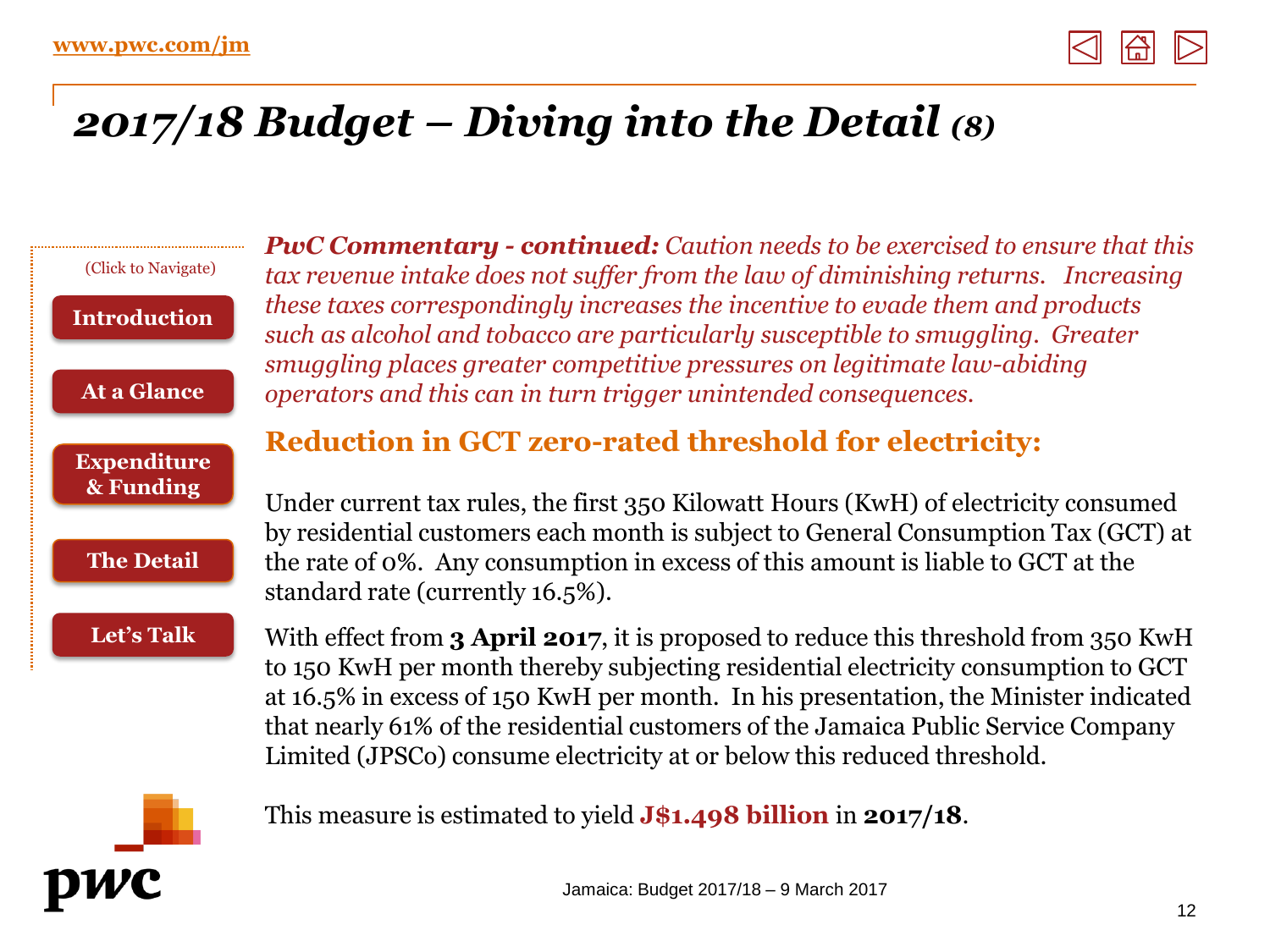

### *2017/18 Budget – Diving into the Detail (9)*

|                                 | <b>PwC Commentary - continued:</b> Prior to April 2015, the supply of electricity to                                                                                                                                                                                  |
|---------------------------------|-----------------------------------------------------------------------------------------------------------------------------------------------------------------------------------------------------------------------------------------------------------------------|
| (Click to Navigate)             | residential customers was zero-rated for GCT purposes. In the 2015/16 Budget GCT<br>was imposed at the rate of 16.5% on consumption in excess of 350 KwH. At that                                                                                                     |
| <b>Introduction</b>             | time it was estimated that 6.4% of JPSCo customers consumed electricity in excess<br>of this limit and that this group had both the propensity to consume and ability to                                                                                              |
| At a Glance                     | pay the GCT thereon. The proposal to reduce this threshold to 150 KwH per month<br>will result in approximately 40% of the JPSCO customer base being impacted by<br>higher electricity bills.                                                                         |
| <b>Expenditure</b><br>& Funding | From the Government's perspective, this tax measure is highly efficient and easily<br>collectible as all the GCT is collected from one taxpayer $-JPSCo$ .                                                                                                            |
| <b>The Detail</b>               | <b>Imposition of GCT on Group Health Insurance</b>                                                                                                                                                                                                                    |
| Let's Talk                      | Under current tax rules "services rendered under a contract of health insurance" are<br>exempt from GCT. In his Budget Presentation today, the Minister indicated that he<br>intends to impose GCT on 'Group Health Insurance' with effect from 3 April 2017.         |
|                                 | Typically a group health insurance plan is a plan taken out by an employer to provide<br>health insurance for his employees. The benefits are usually standardised across all<br>benefactors and the plans are usually cheaper than plans obtainable by the employees |



individually because the issuer risk is spread across the entire employee group.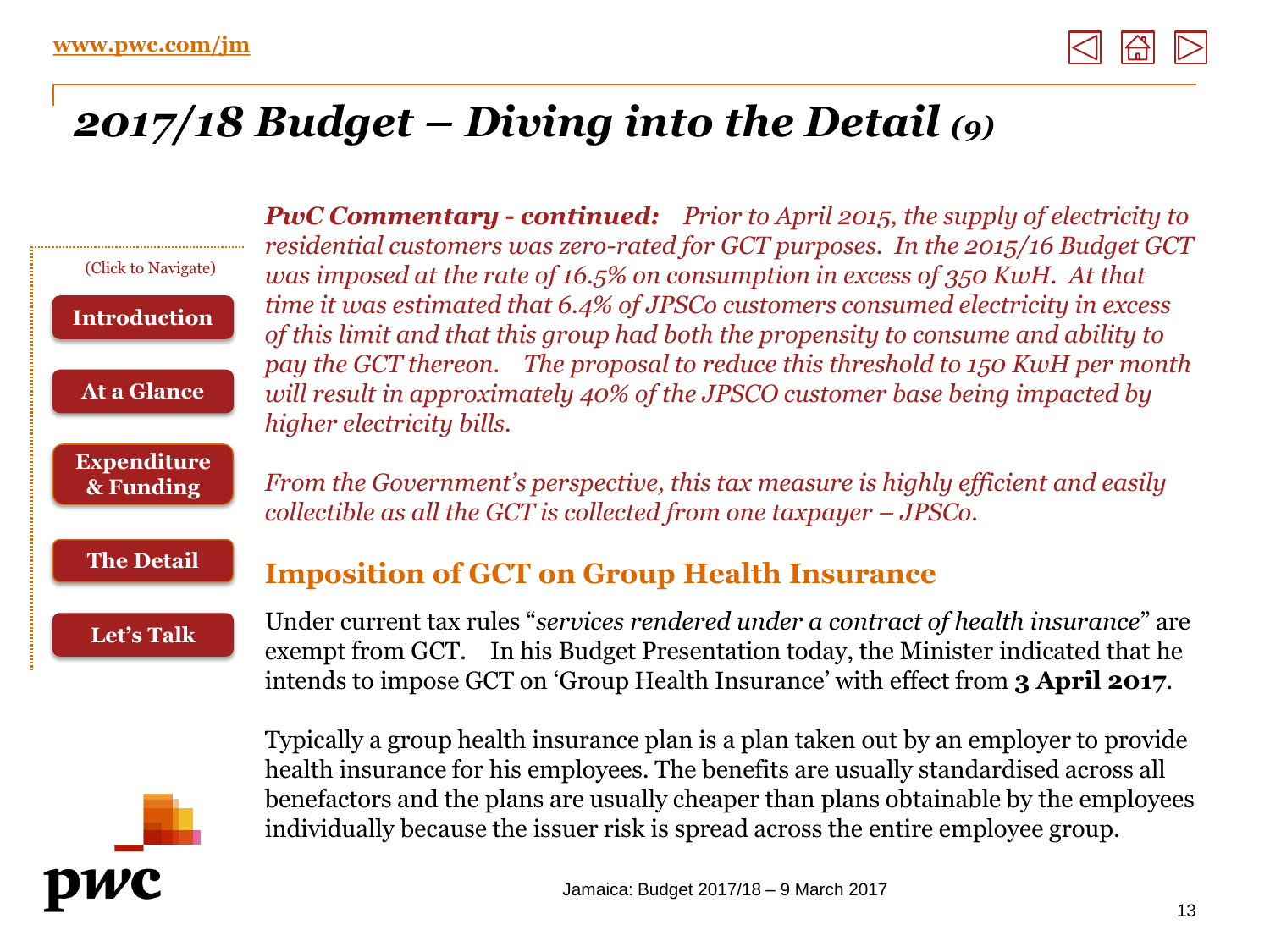

### *2017/18 Budget– Diving into the Detail (10)*

(Click to Navigate) **[Introduction](#page-1-0) [At a Glance](#page-2-0) [Expenditure](#page-3-0) & Funding [The Detail](#page-4-0) [Let's Talk](#page-17-0)**

It is noted that the Ministry Paper states that "*it is being proposed to impose a consumption tax on premiums in relation to the provision of health insurance*". We will be seeking clarification from the Ministry that this only relates to group health insurance plans.

This measure is estimated to yield **J\$1.88 billion** in **2017/18**.

*PwC Commentary: Historically the basis for exempting health insurance has been to avoid encumbering its cost with tax. In the same way as it is desirable for persons to provide for their retirement (through savings and pensions), to provide for their spouse and next-of-kin (through life assurance etc.), it is also desirable from a policy perspective for persons to provide for healthcare for themselves and their families. These are desirable behaviours to be encouraged for a variety of reasons not least because they ultimately reduce the burden placed upon the State.*



*The targeting of group health insurance schemes for such taxation appears to run counter to this. Employer-based and funded schemes may often be the difference between someone having health insurance coverage or not. As many employers are engaged in GCT-taxable activities, it is unclear whether it is the intention of Tax Administration Jamaica (TAJ) to seek to specifically disallow an input credit for this GCT to be imposed given that the benefit of the coverage accrues to employees.*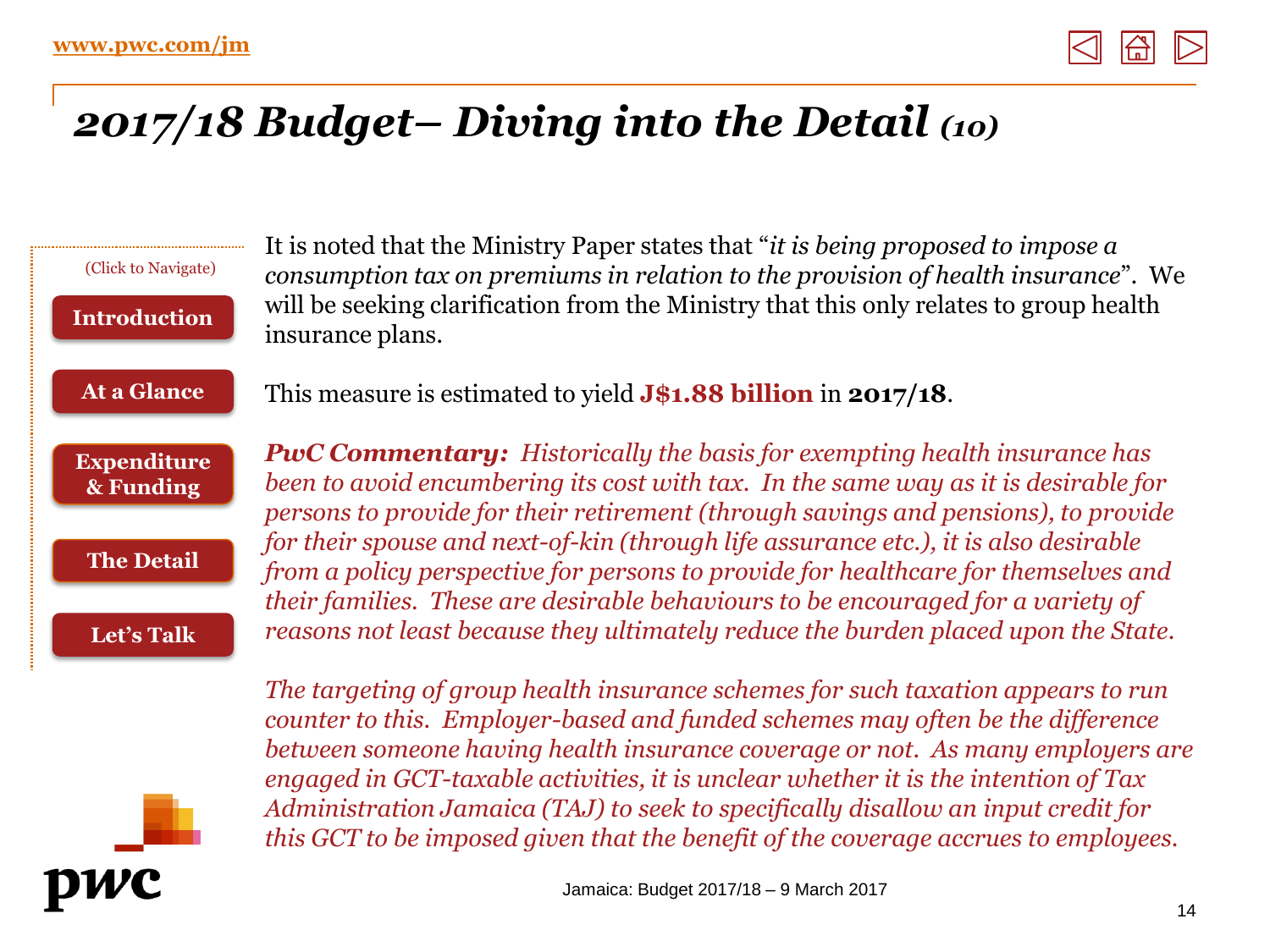

# *2017/18 Budget– Diving into the Detail (11)*

#### **Withholding Tax on Insurance Premiums**

#### (Click to Navigate) **[Introduction](#page-1-0)**

**[At a Glance](#page-2-0)**

**[Expenditure](#page-3-0) & Funding**

Payments of insurance premiums overseas by Jamaican residents currently attract withholding tax of 15% subject to certain exceptions. One of these exceptions applies to circumstances where such insurance premiums are paid overseas via a local Insurance Broker or Insurance Agent (in which case the withholding tax does not apply. An exception was previously granted to General Insurance Companies.

It is proposed that both of these exceptions shall be repealed so that the 15% withholding tax will be reinstated in these circumstances.

This measure is estimated to yield **J\$0.99 billion** in **2017/18**.

#### **[The Detail](#page-4-0)**

**[Let's Talk](#page-17-0)**

*PwC Commentary: We would need to see the precise wording of this proposed amendment in order to properly assess its potential impact. This could have unintended consequences of increasing insurance premium costs where risks are insured with overseas insurers (indeed local insurance may not even be available). The Ministry Paper states that this policy change shall be "effective for the Year of Assessment ending December 2017". This presumably means the 2017 Year of Assessment which is the calendar year. It is unclear therefore how this withholding tax re-imposition can apply for the calendar year (i.e. since 1 January 2017) given its announcement today and the fact that it is not yet enshrined in law. We intend to engage with the Ministry of Finance on this to seek clarification.*

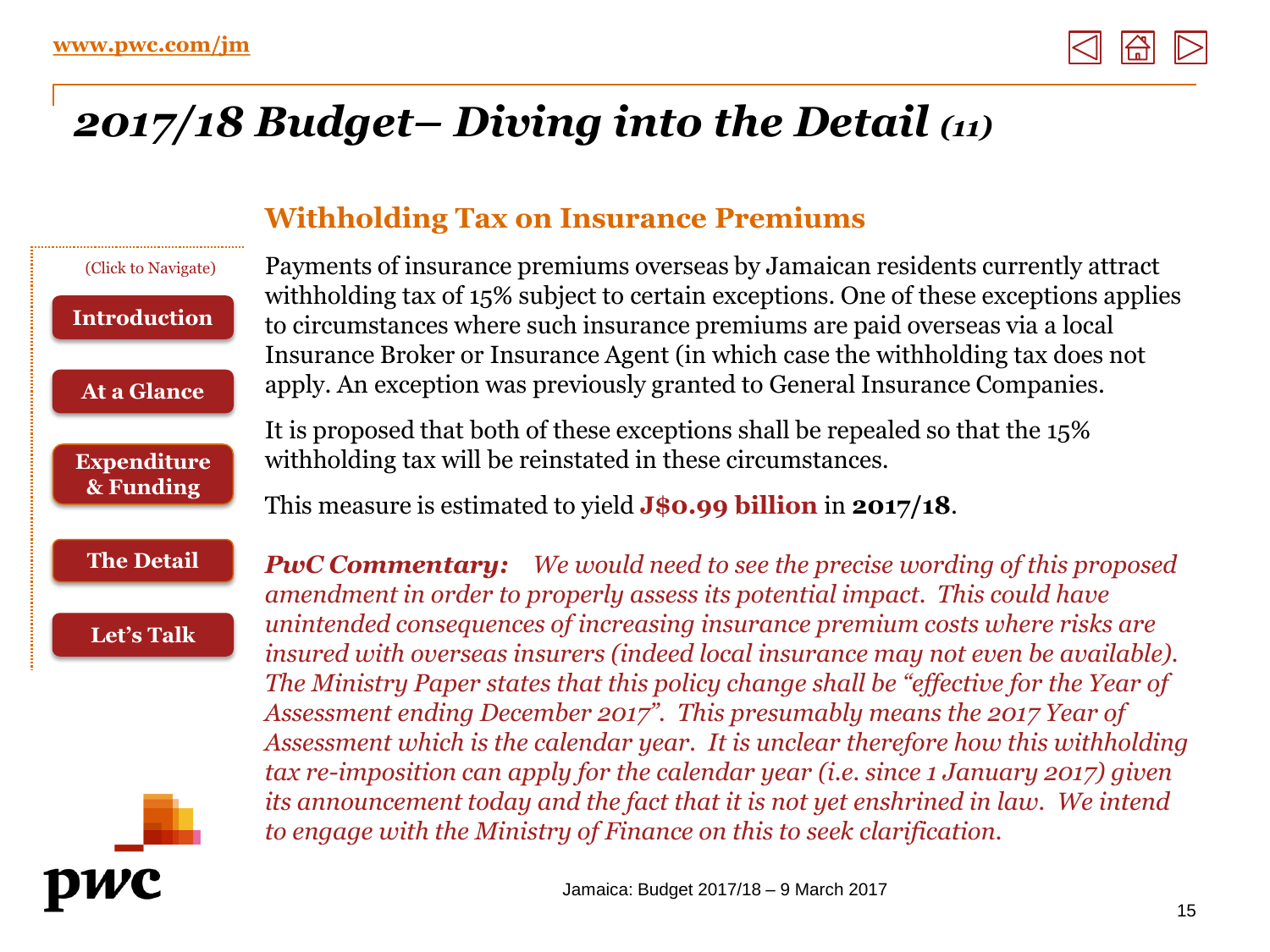

# *2017/18 Budget – Diving into the Detail (12)*

**Increase in Motor Vehicle License & Allied Fees**  It is proposed that with effect from **13 March 2017**, motor vehicle license and allied fees shall be increased across the board by 20%. This measure is estimated to yield **J\$0.464 billion** in **2017/18**. *PwC Commentary: The wholesale increase in motor vehicle license and allied fees together with the further proposed increase in SCT on automotive fuels will hit the motoring public generally but especially private transport operators for whom fuel and motor vehicle license costs represent a significant part of their operating costs.* **Property Tax - Rate & Valuation Adjustment**  At present property tax is imposed across three bands ranging from 1.5% - 2% of the unimproved value of the property. It is proposed that with effect from **1 April 2017**, the 2013 Property Valuation Roll (Click to Navigate) **[Introduction](#page-1-0) [At a Glance](#page-2-0) [Expenditure](#page-3-0) & Funding [The Detail](#page-4-0) [Let's Talk](#page-17-0)**



will be used in lieu of the 2002 Property Valuation Roll which is currently being used. This will result in increased property values being used as a base for calculating property tax.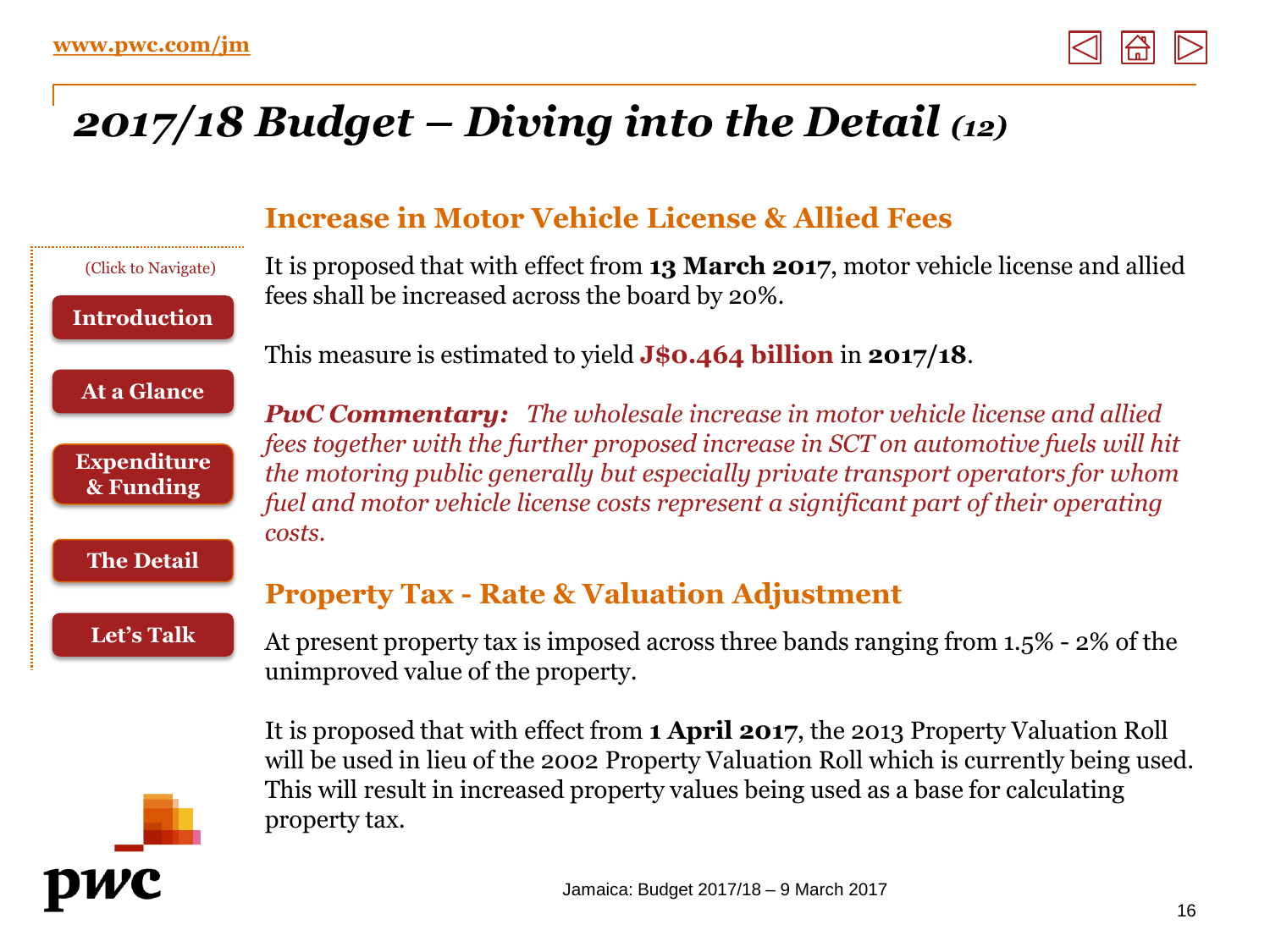

### *2017/18 Budget – Diving into the Detail (13)*

to 1.3%. basis). (Click to Navigate) **[Introduction](#page-1-0) [At a Glance](#page-2-0) [Expenditure](#page-3-0) & Funding [The Detail](#page-4-0) [Let's Talk](#page-17-0)**

In conjunction with the adoption of the 2013 Valuation Roll, it is also proposed to modify the rate structure to have nine separate bands with rates ranging from 0.8%

In addition it is proposed to modify the application of property tax rules to strata properties to ensure greater equity. Consideration will also be given to the taxpayer's ability to pay the property tax by the introduction of a rules-based relief mechanism in cases of economic hardship or disability. This will be particularly important for the elderly and pensioners on low incomes whose homes may otherwise attract sizeable property tax liabilities. Provision will also be made to facilitate the payment of property taxes by instalment (whether on a monthly, quarterly or semi-annual

This measure is estimated to yield **J\$3.93 billion** in **2017/18**. These revenues will accrue to Local Government as opposed to the Consolidated Fund.

*PwC Commentary: The proposed adoption of the 2013 property valuation roll and corresponding recalibration of the property tax rates have been anticipated for some time. The proposed ruled-based relief mechanisms are both welcome and appropriate in an effort to reduce the inequity and hardship that may otherwise result. We believe that there are further property tax reform opportunities which could help to regularize property titling, tax delinquent landlords and incentivize property redevelopment in designated renewal areas.* 

Jamaica: Budget 2017/18 – 9 March 2017